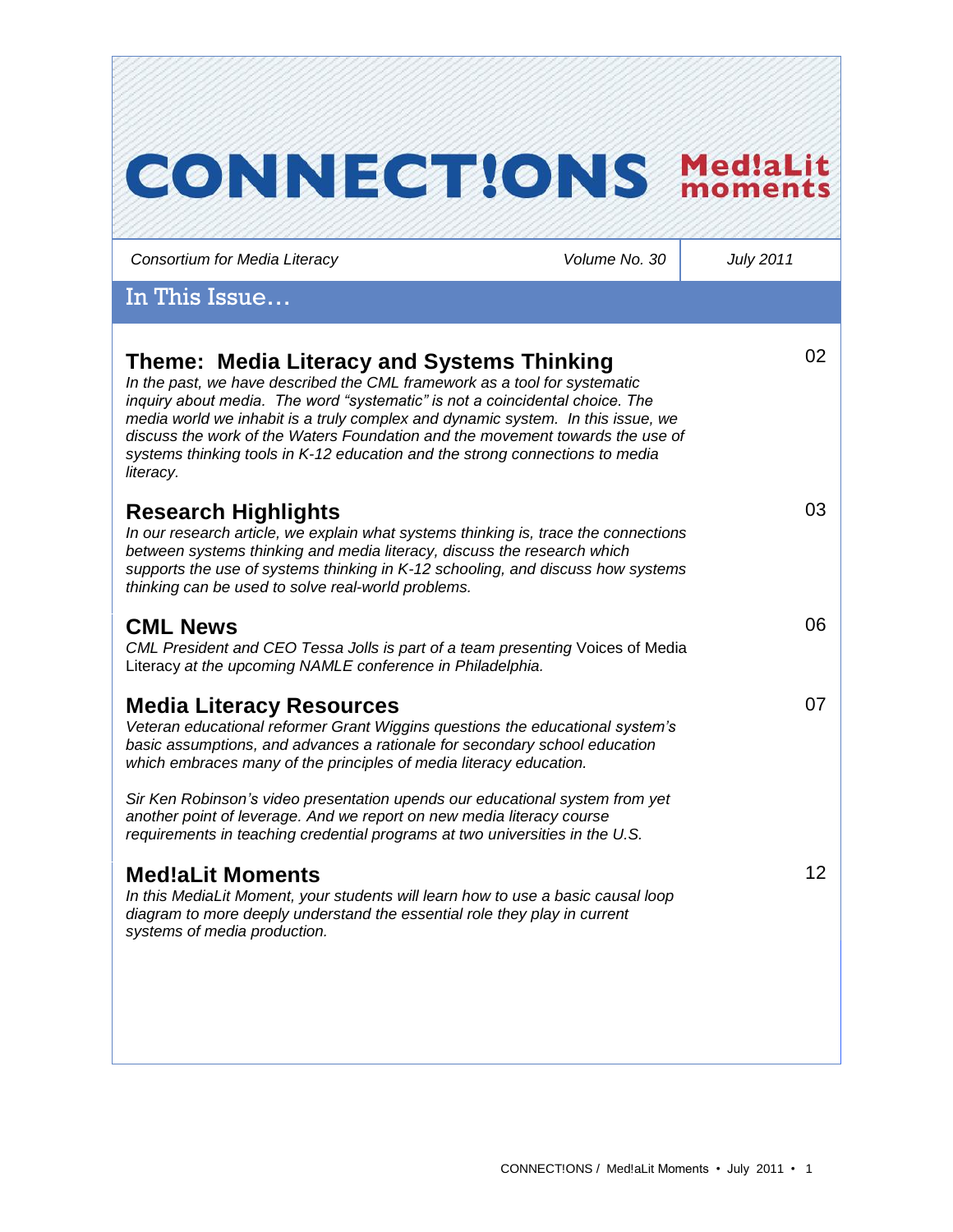## Theme: Media Literacy and Systems Thinking

Many commentators have observed the links between media literacy, digital literacy, and the 21<sup>st</sup> century skills movement. Is the CML framework really representative of the larger ideas that characterize this movement? A reader with a jaundiced eye might view our efforts to promote the framework as merely the promotion of a product. But the Center is not alone in advocating for the use of thinking tools that can help students gain a wider perspective on topics under study and conduct fine-grained analysis as well. For nearly 20 years, the Waters Foundation has advocated for the use of systems thinking tools in education which students can use to analyze complex relationships, solve problems, and make well-considered decisions.

In other words, CML, the Waters Foundation, the Partnership for 21<sup>st</sup> Century Skills and other organizations have all been calling for the use of critical thinking skills *and* tools in the classroom which will enable students to integrate what they learn across disciplines, and to apply that knowledge to their own lived experience. Systems thinking isn't limited to a single educational "brand," but is part of a host of strategies intended to revolutionize the way we think, learn, and teach in the  $21<sup>st</sup>$  century.

In this issue of *Connections,* we demonstrate how media literacy and systems thinking provide a framework for interdisciplinary inquiry, as well as tools for empowerment, and you"ll learn how to apply one of the systems thinking tools in your teaching practice. We provide even more information on the Waters Foundation and systems thinking in our resources section. In addition, you"ll find a review of an article by education pioneer Grant Wiggins on re-building schools to meet students' individual needs, and an overview of new media literacy requirements for teaching credential candidates at UCLA and Appalachian State University. And in this month"s MediaLit Moment, your students will learn how to use a simple systems thinking tool to understand their relationships with advertisers and media producers.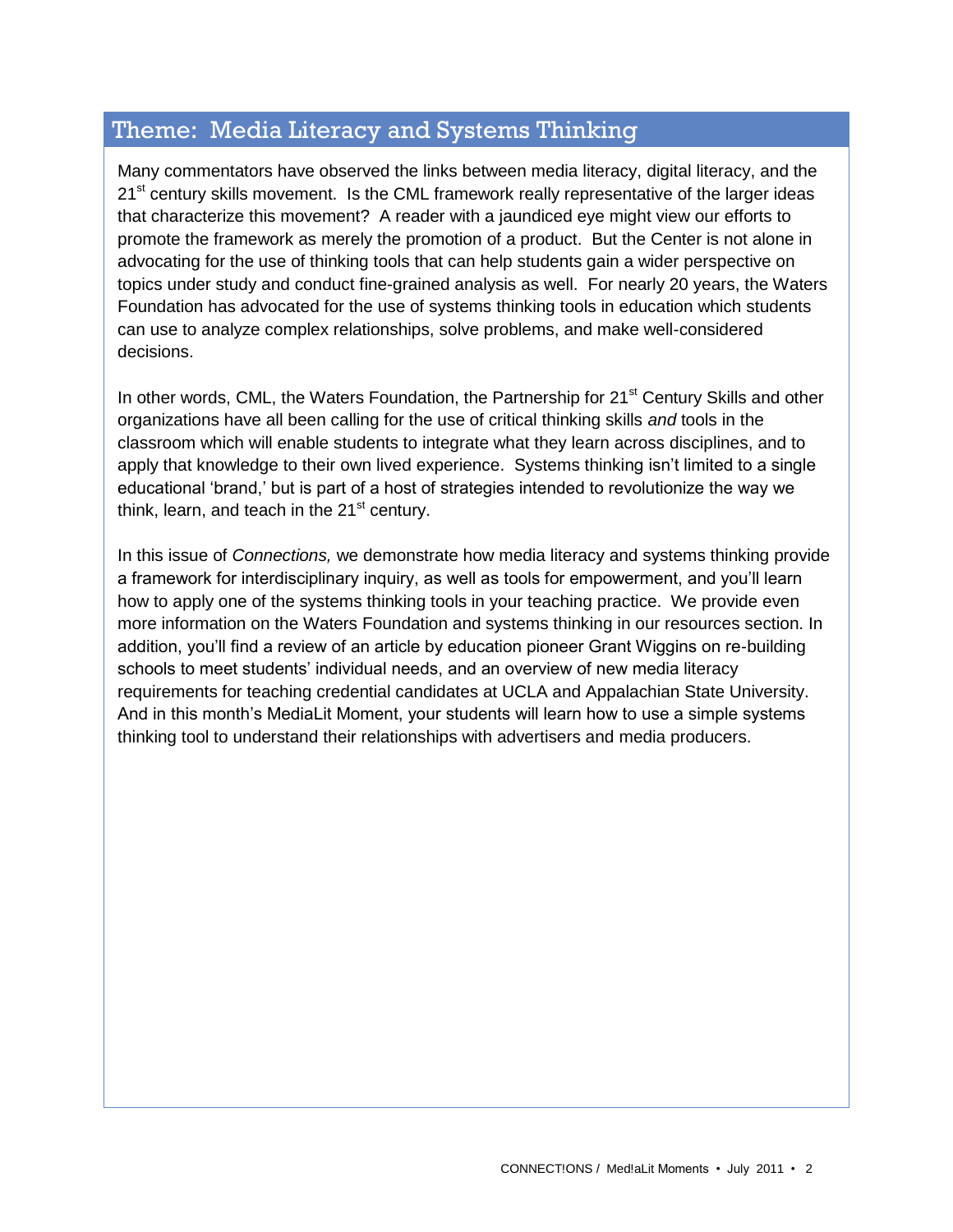### Research Highlights

### **Systems Thinking in Schools**

What is systems thinking? It may be best defined as a practice. As with training in the use of the CML framework, the intellectual aim of systems thinking instruction is to develop patterns—habits—of thinking among students. The Waters Foundation has identified 12 habits of system thinkers. Some include: Changes perspectives to increase understanding, Identifies the circular nature of complex cause and effect relationships, Finds where unintended consequences of actions emerge (visit our resources section for more).

Just as the CML framework provides a shared vocabulary of concepts and practices, the habits of system thinkers are supported by concepts, vocabulary and practice with visual tools. Systems are described in terms such as reinforcing and balancing processes, and patterns of behavior over time. Students use tools such as causal loop diagrams to better understand the kinds of processes involved in cause-and-effect relationships, and behaviorover-time graphs to identify patterns of events and grasp their significance.

One systems thinking tool which can be applied in a wide variety of educational contexts is the iceberg model. As students use this model, they can more deeply appreciate the many, inter-related, and often "hidden" causes that lead to events they observe—the tip of the iceberg. [To access this slide, and others from Tim Taber"s presentation at the Northwest Systems Thinking in Schools Institute [click here\]](http://www.watersfoundation.org/index.cfm?fuseaction=content.display&id=305)



The iceberg diagram is exceptionally well-suited for use in media literacy instruction. Students usually consume the final media product, and it"s the media literacy educator"s task to help them understand what went "into" the production of the text. The Waters Foundation"s definition of mental models (the most important causal factors listed at the base of the diagram) is also illuminating: "Mental models are deeply ingrained assumptions,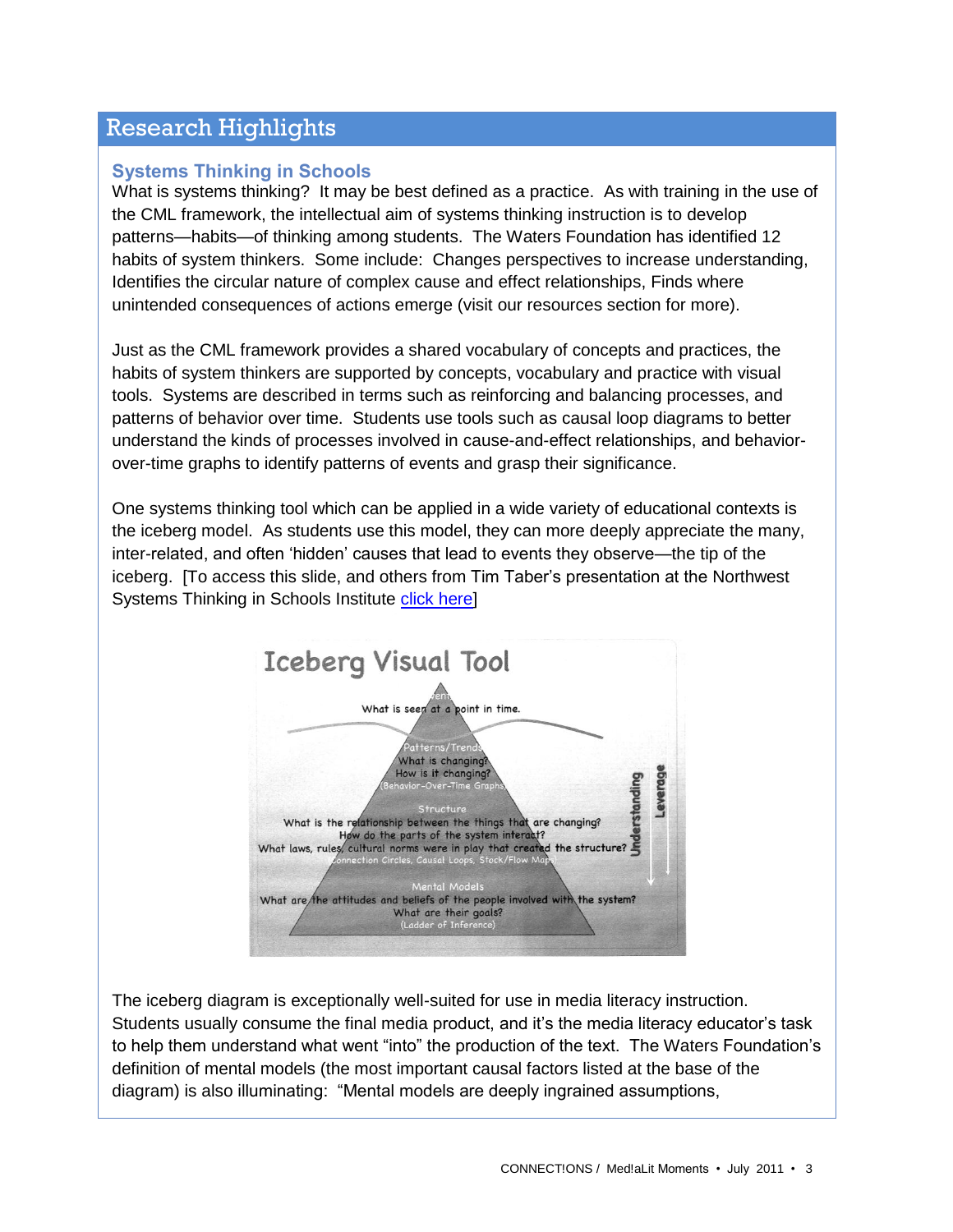generalizations, or even pictures or images that influence how we understand the world and how we take action." This definition aptly describes the influence of media on society.

Systems thinking is also used for problem solving in a variety of disciplines. For example, the teacher of an Environmental Systems class in Vermont decided to give students a real-world challenge for their final exam: "There is an unconfirmed case of smallpox in Chittenden County. You are the Emergency Response Team for the State of Vermont. Good luck." Students had already learned to use behavior-over-time graphs to describe the typical spread of diseases in an animal population. To increase the challenge, the teacher provided a mock CDC update on the spread of the disease every two hours. At the end of 26 hours, they had projected the likely spread of the disease if unchecked, and the best actions to take towards containment (Mahony, A Final Exam Like No Other, Waters Fdn website; to view, click Resources, Materials, Articles on web).

Few quantitative studies on the effectiveness of systems thinking instruction have been published, but teachers have been building a body of action research over the last five years. With action research, teachers determine and refine a research question related to how systems thinking strategies might affect student fulfillment of curricular goals. The question provides a focus for them as they describe desired student learning and draft a plan for assessing progress towards that goal. Teachers then collect and analyze data on student performance before and after the use of particular systems thinking strategies. Findings of the research include:

- When students use systems thinking concepts and tools, teachers have noted an increased number of incidences of transfer from classroom lessons to students" real-life experiences
- Many students show increased motivation, engagement and self-esteem. For example, when asked to "tell the story of a line," or "tell the story of a loop," many usually reluctant students were willing to use visual diagrams to present their ideas or theories.
- Systems thinking concepts and tools help students understand their own beliefs/mental models and behaviors. For example, students use behavior-overtime graphs for self-assessing how behaviors and emotions change over time.

These findings show how individual students have exhibited greater self-efficacy as a result of using systems thinking tools. And this is not an accidental development. Student empowerment is the end goal for which the systems thinking tools were designed. Of the 12 habits of a systems thinker, 4 are used to develop students' awareness, 4 to increase their understanding, and 4 to help them plan and take action. One of the final 4 habits is: Using understanding of system structures to identify possible leverage actions. Essentially, the way in which the 12 habits are structured mirror the CML Empowerment Spiral of Awareness,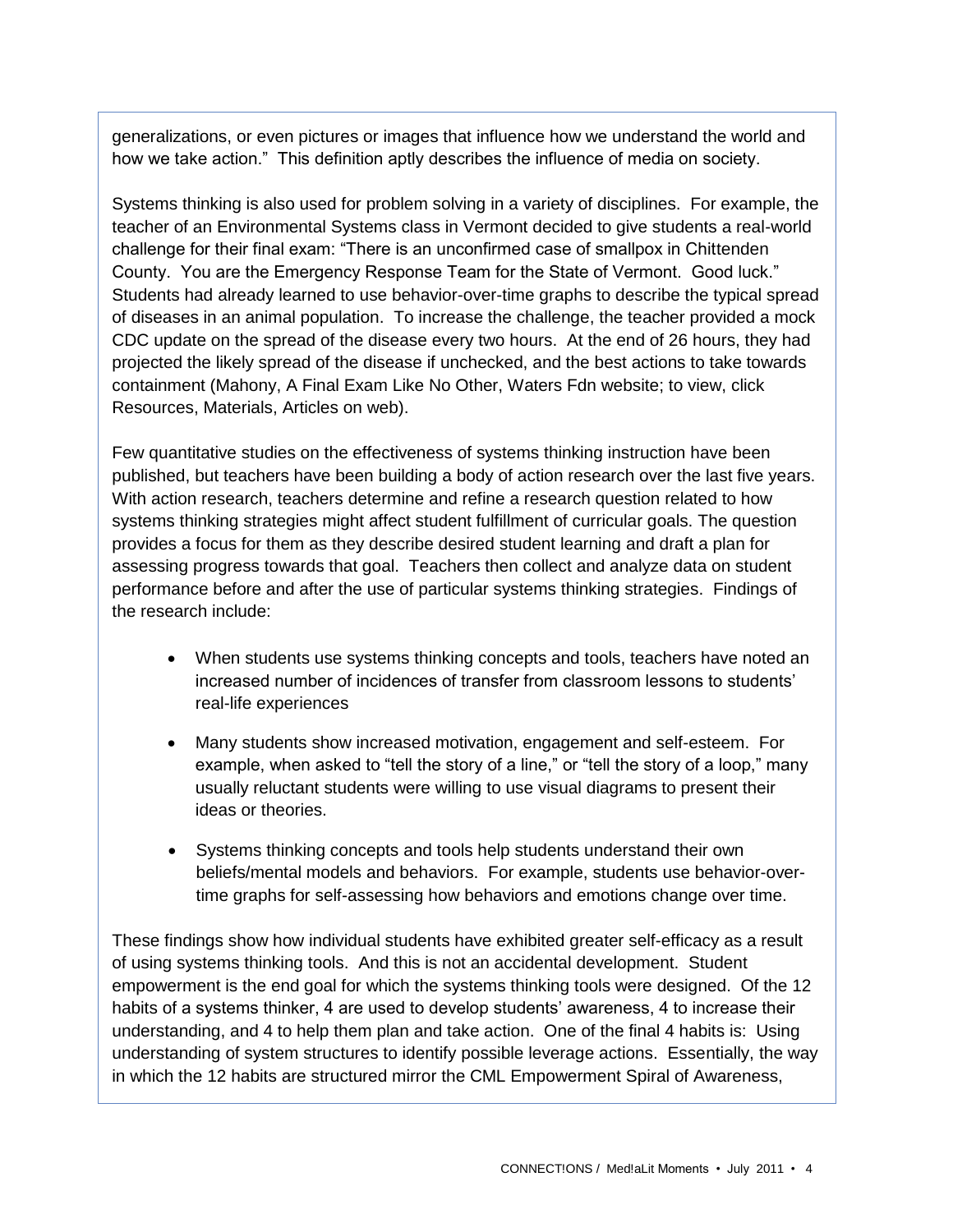Analysis, Reflection, and Action.

At CML, we say that media literacy empowers students to make wise choices. Systems thinking helps learners arrive at a complete picture of what those choices are. According to the Waters Foundation: "People who practice systems thinking often report that it sharpens and clarifies their entire worldview. Confusing, disconnected snapshots of life start to make more sense when understood as patterns of change over time. . . .Many of us have some sense that everything is connected to everything else. Systems thinking provides tools to better understand and communicate these connections."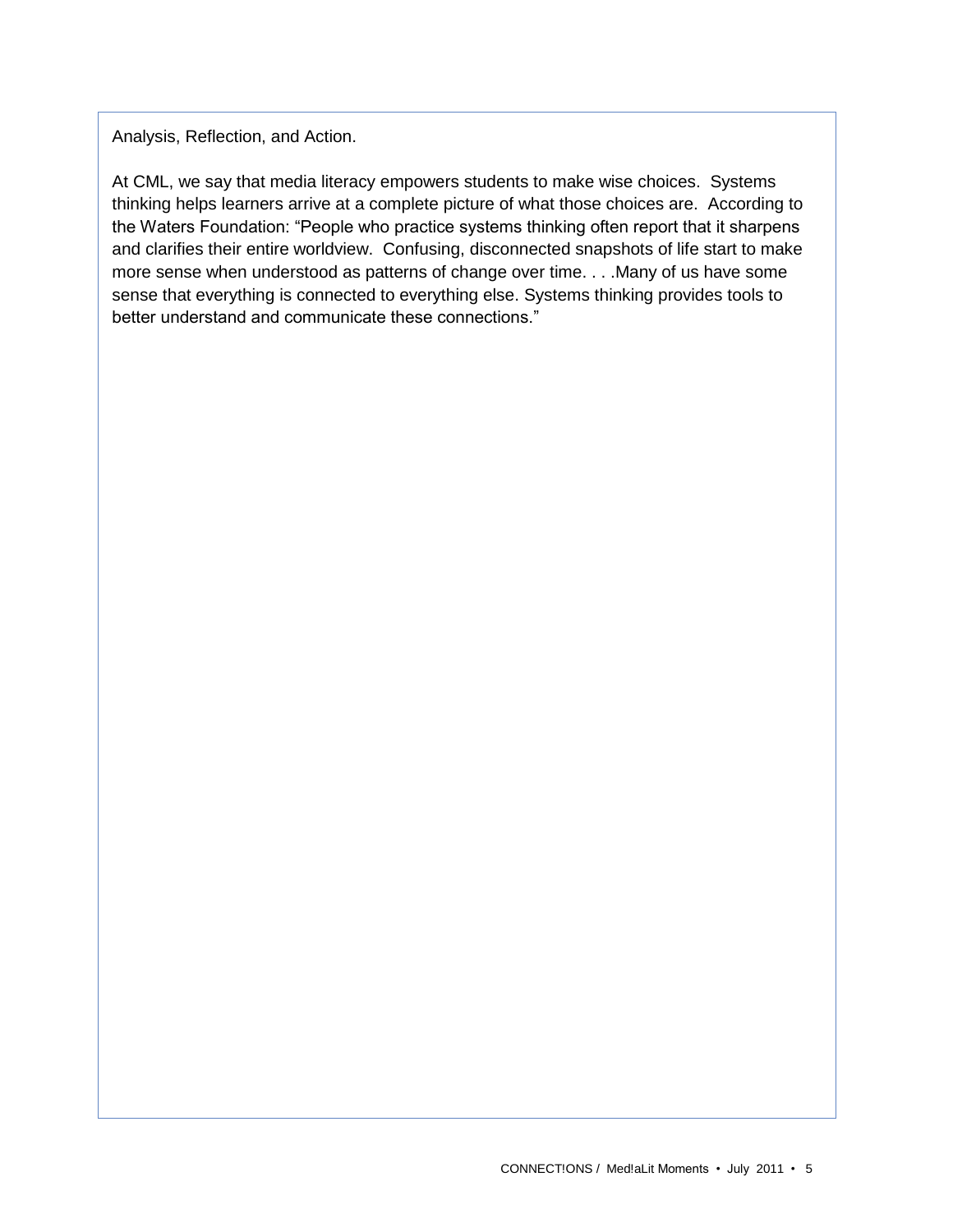### CML News

## Coming soon…

# **Voices of Media Literacy**

CML President and CEO Tessa Jolls, Barbara Walkosz, and Dee Morganthaler will serve on a panel to introduce the Voices of Media Literacy project at the NAMLE conference July 23-25, 2011.

*Voices of Media Literacy* was initiated by Jolls and Walkosz to document the evolution of the media literacy field and to get a current snapshot of the perspectives of these experienced innovators and leaders. Transcripts will be available on the CML website following the conference [\(www.medialit.com\)](http://www.medialit.com/).

#### **About us…**

# **CONSORTIUM** for **MEDIA LITERACY**

**Uniting for Development** 

The Consortium for Media Literacy addresses the role of global media through the advocacy, research and design of media literacy education for youth, educators and parents.

The Consortium focuses on K-12 grade youth and their parents and communities. The research efforts include nutrition and health education, body image/sexuality, safety and responsibility in media by consumers and creators of products.

The Consortium is building a body of research, interventions and communication that demonstrate scientifically that media literacy is an effective intervention strategy in addressing critical issues for youth. [www.consortiumformedialiteracy.org](http://www.consortiumformedialiteracy.org/)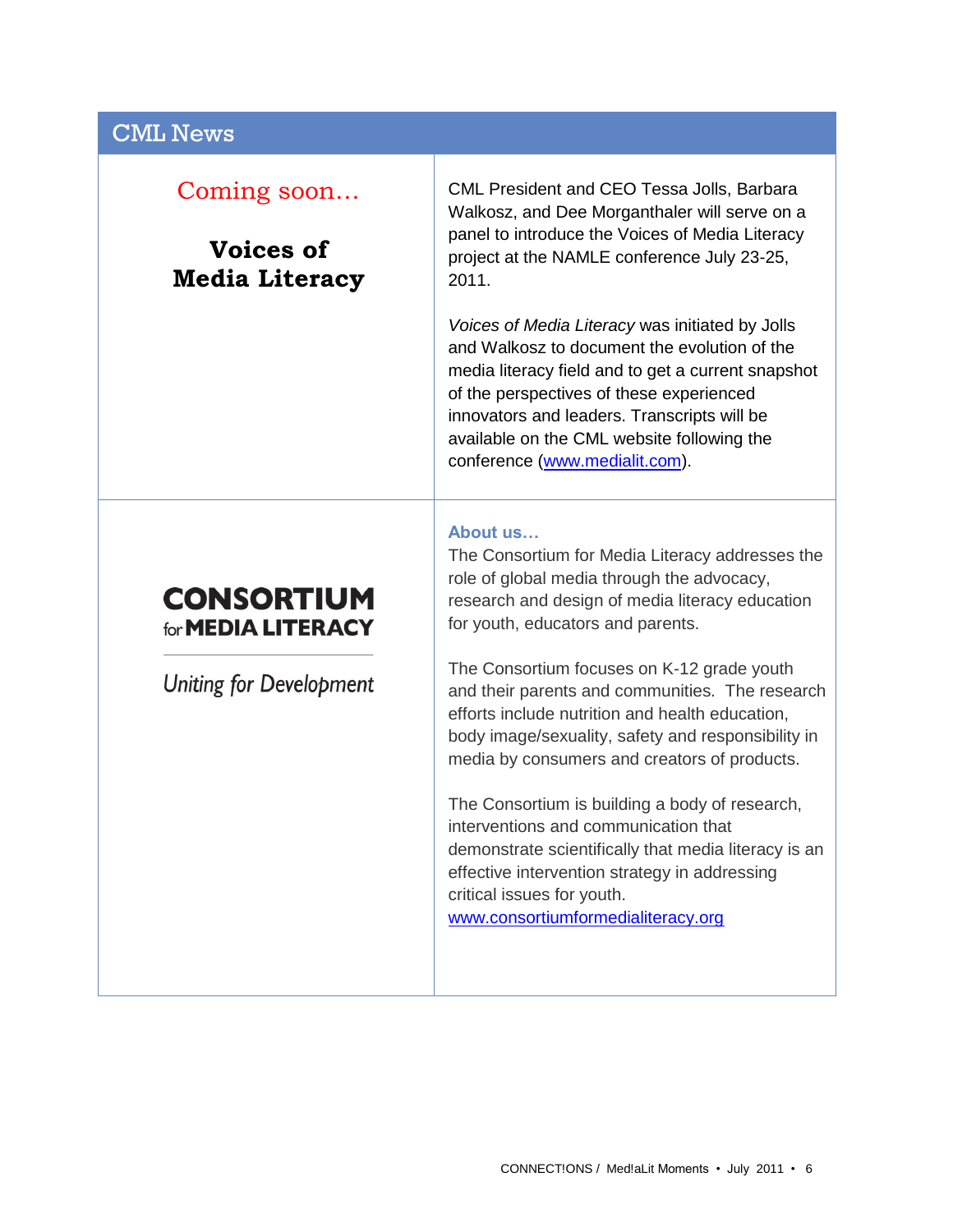## Resources for Media Literacy

### **Grant Wiggins' Vision for Re-Structuring the Curriculum**

What would the high school curriculum "look like" if it were explicitly structured to meet students' personal, social and functional needs? Grant Wiggins, who has worked on many of the most influential educational reform movements in the last twenty five years, including Theodore Sizer"s Coalition of Essential Schools, the International Baccalaureate Program, and the Advanced Placement Program, gives us his vision of this curriculum in an article in the March issue of ASCD"s *Educational Leadership*.

Wiggins grounds his article with a discussion of a historical debate over the purposes of education which emerged in the late  $19<sup>th</sup>$  and early 20<sup>th</sup> centuries. In 1892, the Committee of Ten was convened and chaired by the president of Harvard University. Organized in subjectarea groups and staffed by professors and teachers in those subjects, the committee argued that a college-prep education, including multiple years of Latin and Greek, was appropriate for all students. In 1915, the National Education Association appointed a Commission on the Reorganization of Secondary Education. In 1918, the commission concluded that the mission of education was to enable the student ". . . to shape both himself and society towards ever nobler ends." (quoted p.29), and proposed seven main objectives (or "cardinal principles") by which any high school curriculum—and especially the curriculum of the traditional academic disciplines—should be judged. The first of these was health, followed by command of fundamental processes (reading, writing, arithmetical computations, elements of oral and written expression). They also included vocation, citizenship, and ethical character.

Using the cardinal principles as a springboard, Wiggins argues that the developmental needs of students should be the primary building block of education, and wonders why ". . . we are on the verge of requiring every student in the United States to learn two years of algebra that they will likely never use, when no one is required to learn wellness or parenting" (30).

Wiggins asserts the continuing relevance of the cardinal principles in light of recent research on employer needs. According to this research, successful workers communicate effectively, orally and in writing; display accountability in the workplace; possess the social and behavioral skills needed for teamwork; are creative and techno-savvy; have a good command of basic statistics, and can apply relatively simple mathematics to real-world problems such as those concerning financial or health literacy.

Beyond this framework of basics, Wiggins proposes an education to suit the needs, talents and interests of individual students. In today"s pluralistic and unpredictable world, students should not be required to pass the same collection of traditional courses to graduate. Instead, they should leave ". . .when they are judged to be ready for whatever next challenge they take on—whether it be college, trade school, the military, or playing in a band" (p.28).

Readers who recollect their past experience with high school education may become uneasy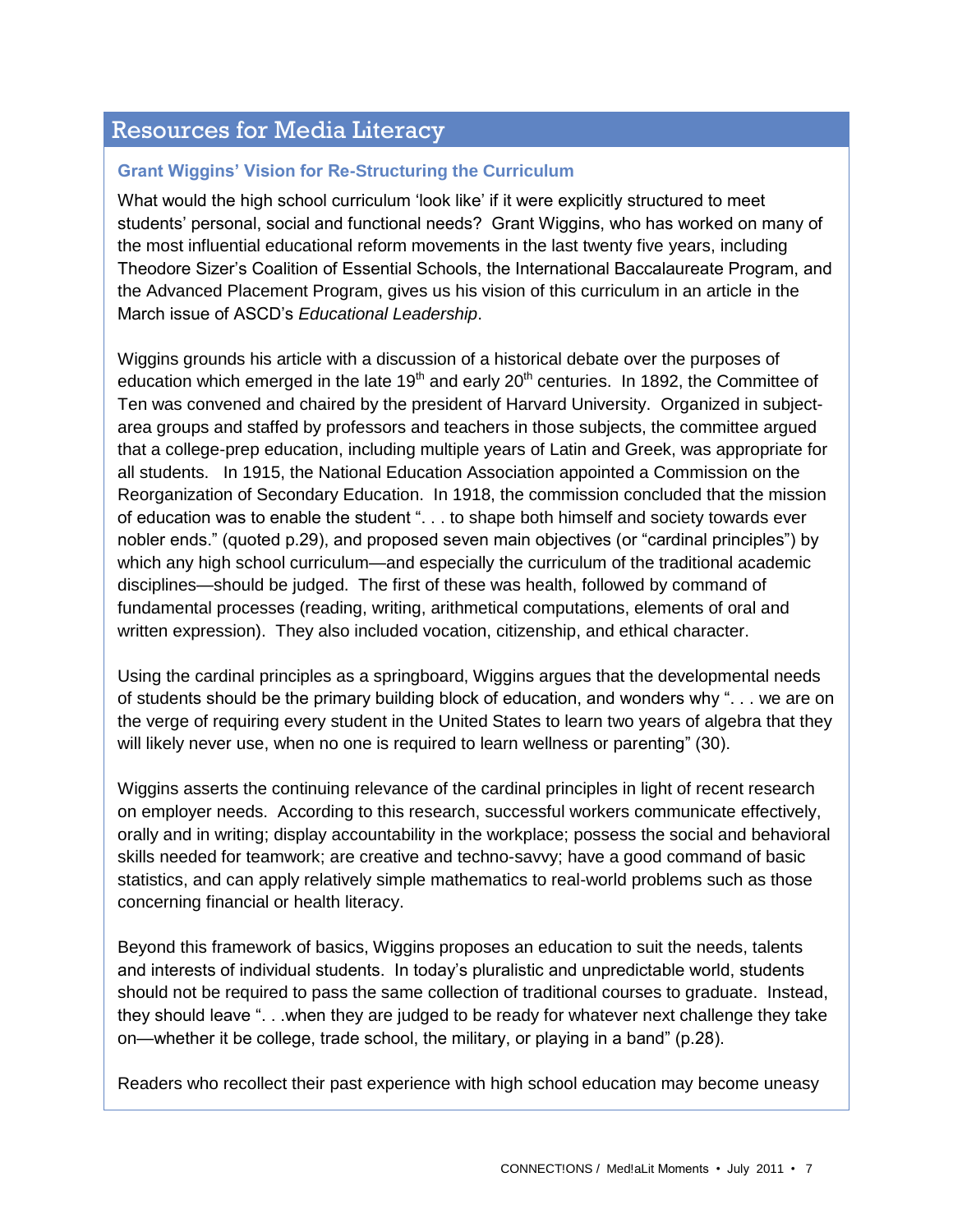at this point. Trade school and the military? Isn"t this just another way of tracking students towards separate and unequal futures? Wiggins makes two arguments to dispel this anxiety. First, he argues that our existing academic curriculum, and the national organizations which seek to extend it, such as Common Core and Achieve, are narrowing our definition of education: "Gone are excellent vocational programs. . .Threatened are visual arts, theater, music and dance programs, despite their obvious value" (p.30). Second, he asks a simple question: "Can"t vocational courses and courses in the arts be as demanding as upper-level courses in math and chemistry?" (p.33).

The philosophy of education which animates Wiggins" vision of the secondary school curriculum both reflect and complement the goals of media literacy education. Where Wiggins argues that health should be the main objective of education, media literacy education is intended to help students learn how to make wise choices, not only about media, but in all areas of their lives, including their health. Where Wiggins argues that students need a rigorous—rather than elementary—preparation in the skills that employers find valuable, media literacy educators help students gain complex critical thinking and problem-solving skills which can be applied in all arenas of their lives. Where Wiggins believes that schools should meet the needs of individual students, media literacy educators call attention to the engagement that students display when lesson content appeals to their interests. And where Wiggins seeks to dismantle a two-tier curriculum which privileges a select few disciplines, media literacy educators frequently advocate for the integration of media literacy across all subjects.

Perhaps the most interesting aspect of Wiggins" re-visioning of the high school curriculum is that it seeks to blend intellectual curiosity with an awareness of personal needs and social issues. Media literacy educators not only teach students how to think more closely about media, but also encourage them to reflect on the significance of media texts to their lives and to act on their insights.

At CML, we sometimes ask students, "Why does it matter?" Not surprisingly, Wiggins calls on readers to participate in a national discussion on the question, "What is the point of high school?" Wiggins believes that, once we hold that discussion, ". . . we might have a diploma worth giving and receiving in the modern age."

Wiggins" article appears in pages 28-33 of the March issue of *Educational Leadership [http://www.ascd.org/publications/educational-leadership/mar11/vol68/num06/A-Diploma-](http://www.ascd.org/publications/educational-leadership/mar11/vol68/num06/A-Diploma-Worth-Having.aspx)[Worth-Having.aspx](http://www.ascd.org/publications/educational-leadership/mar11/vol68/num06/A-Diploma-Worth-Having.aspx)* . If you"re interested in learning more about Wiggins" approach to education, visit the website of Authentic Education, the educational consulting firm which he chairs: [www.authenticeducation.org](http://www.authenticeducation.org/)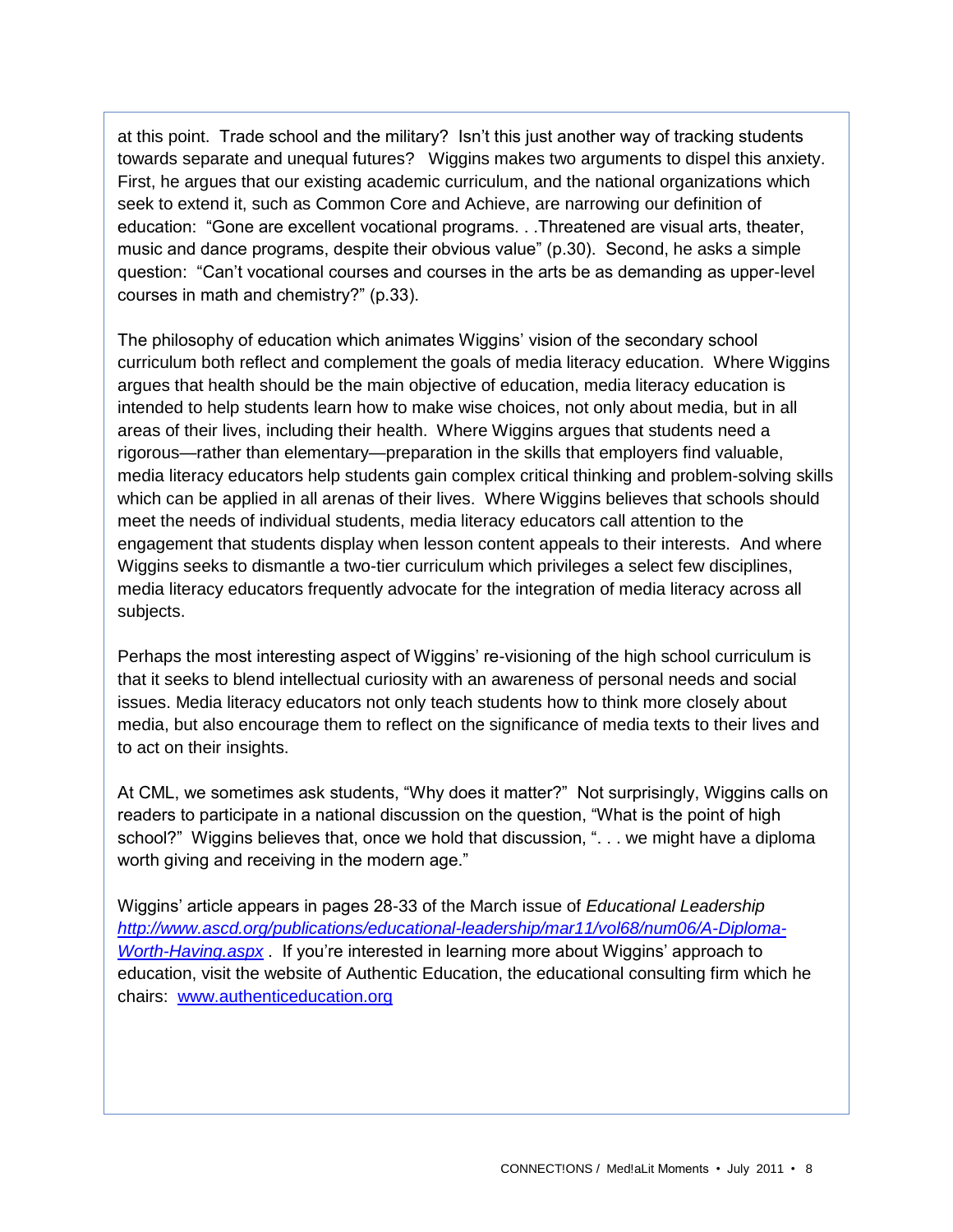#### **Teacher Education Programs Add New Media Literacy Course Requirements**

In the last academic year, two universities in the United States, Appalachian State University and the University of California, Los Angeles, have added digital and media literacy course requirements to their teacher education programs. At ASU, the move is the result of a wave of institutional changes across the state. In the fall of 2010, K-12 districts across North Carolina re-worked many of their course offerings and graduation requirements to emphasize acquisition of 21<sup>st</sup> century skills. The ASU Reich College of Education revised its goals for the training of prospective teachers in response to these changes. Among these revisions are an emphasis on developing teachers who can understand the impacts of new technology on society; effectively access information and knowledge with current and emerging technologies, and understand and apply those technologies to K-12 instruction.

A new course, Teaching and Learning in the Digital Age, was added as a prerequisite to admission to the teacher education program, and its goals for digital literacy are more explicit, if not more ambitious. The course broadens the definition of literacy to encompass both traditional and "emerging literacies," while students develop "critical habits of mind" with respect to new technologies and media; consider the legal and ethical issues which arise from their use; integrate new technologies into instruction, and learn how to produce media as well.

At UCLA, the new media literacy course was designed and taught by Jeff Share, a faculty advisor in the Graduate School of Education and Information Studies. Share is also a former consultant with CML whose past assignments have included consulting and coaching for Project SmartArt at Leo Politi Elementary School in Los Angeles (2000-2002). The corresponding features of the Appalachian State and UCLA courses suggest that a common course template for teacher education students may be emerging. The UCLA course is described as an introduction to new media and technology tools ". . .that can be used to teach **with**, as well as an introduction to ways of teaching **about** these tools. . .Educators will critically question media and technology as well as explore new alternatives for creative multimedia messages in their classrooms."

Share uses a horizontal/vertical analogy to summarize the goals of the course. "My purpose is to change students' understanding of literacy—horizontally, to demonstrate that literacy is based in any form of communication, through pop culture, sounds, and all forms of media . . .and vertically, so that students can reach a deeper understanding of literacy, and appreciate how information and communication is connected to power. . . Media is an instrument that students need to be aware of and use, rather than being used by it."

In the 2009-2010 academic year, Share taught the course as an elective for students in the two-year M.Ed. program in Urban Teaching. The course began its life as a program requirement in Fall 2010, and Share will continue teaching this course in the next academic year.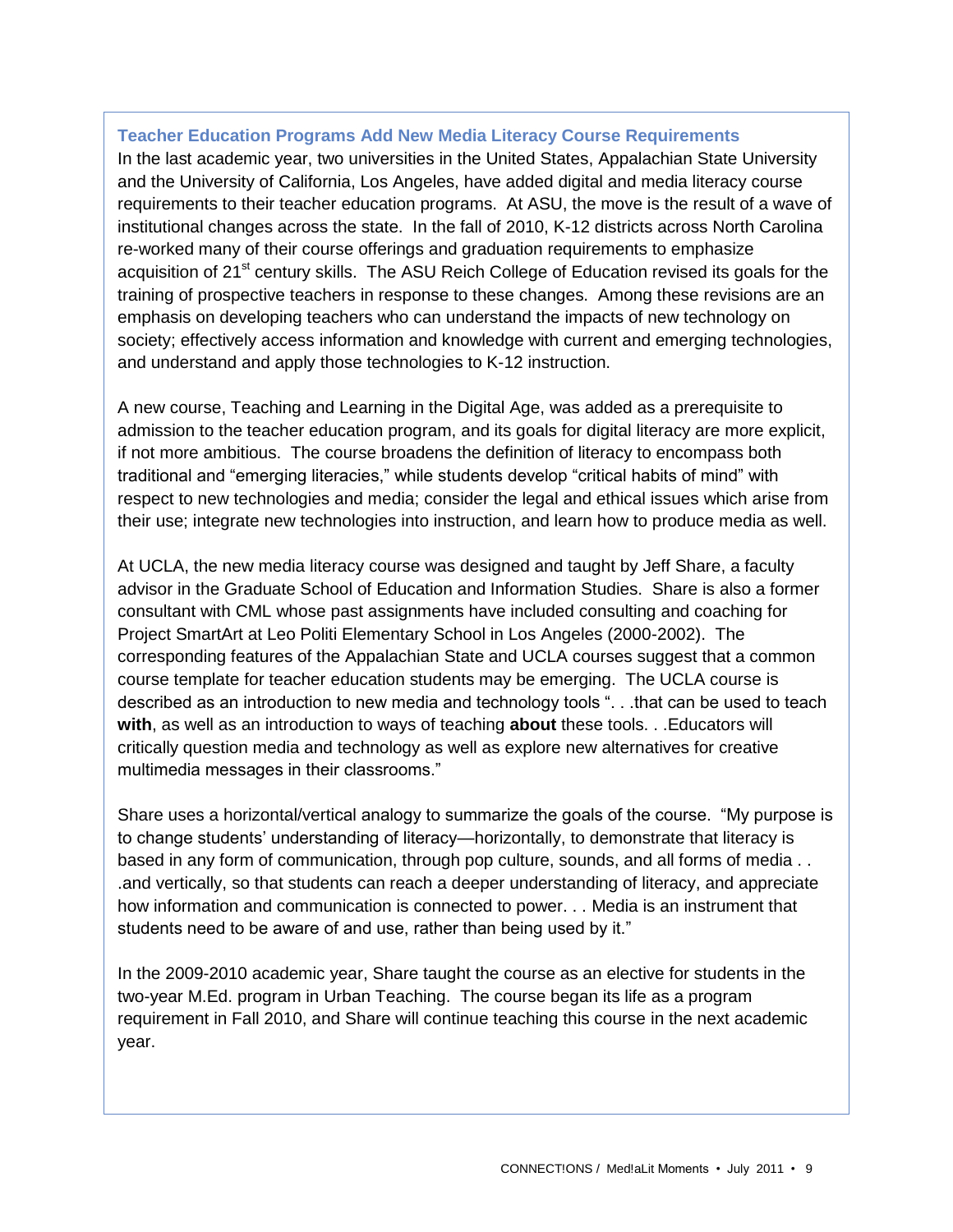#### **Sir Ken Robinson, Education Provocateur**

A former professor of Arts Education at Warwick University, Sir Ken Robinson has become a widely recognized expert in the development of education, creativity and innovation. In this 2010 video, Robinson argues that our children are living in the most intensely stimulating period of history on Earth thanks to the development of new information and media technologies, while our system of education essentially (if not literally) anaesthetizes them. What capacities might they develop if their senses were not so deadened?

[http://www.youtube.com/watch?v=zDZFcDGpL4U&safety\\_mode=true&persist\\_safety\\_mode=1](http://www.youtube.com/watch?v=zDZFcDGpL4U&safety_mode=true&persist_safety_mode=1)

#### **Navigating the World of Systems Thinking: A Very Brief Guide**

The Waters Foundation website offers a great introduction to the use of systems thinking in schools, but it can be overwhelming to the first-time visitor. Perhaps the best introduction is contained in the "What? Why? How?" section under "Using Systems Thinking." This offers a good overview. Next, peruse the Waters Foundation"s materials on the habits of system thinkers. By asking yourself how you already use these habits in your business and/or practice and daily life, you"ll gain an appreciation of their utility and may begin to think of ways you can apply them in the classroom (and elsewhere). To find these materials, look for the triangle figure that you will see on the left hand side of most pages within the site. Click on the "Habits of a System Thinker" link at the bottom of the triangle. You will also find materials on these habits in the WebEd Learning Modules section of the site. If you do start working through the learning modules, don"t get discouraged by the complexity of stock-flow diagrams. Practice with tools such as connection circles and causal loop diagrams will be equally valuable.

The WebEd section also includes a brief and helpful, if promotional, article on the systems thinking movement in schools. To find it, click WebEd, Resources, WebEd Library, Articles, and look for Tracy Benson, "Developing a Systems Thinking Capacity in Learners of All Ages." Also, you may want to check out the introductory PowerPoint presentation from a recent systems thinking institute in Portland, Oregon. Among other things, you"ll find some wellpresented graphics for the iceberg diagram and the definition of mental models.

The link to the Northwest Systems Thinking in Schools Institute Materials is:

<http://www.watersfoundation.org/index.cfm?fuseaction=content.display&id=305>

A list of all presentation materials from the Institute appears on this page. Before proceeding, you will need to take a moment to register at the Waters Foundation website. A signup link appears on the top right of the page. Once you"re finished registering, click on the link for Tim Taber"s "Friday Intro to Systems Techniques," which appears at the top of the list of presentations. You will be prompted to download a zipped file titled "NW Inst. Intro Mat"ls 2011." Once you open this file, you will find a folder titled "Intro Session Web Docs." Click on this folder to find a list of documents in PDF format. The file for this PowerPoint presentation will be at the top of this list.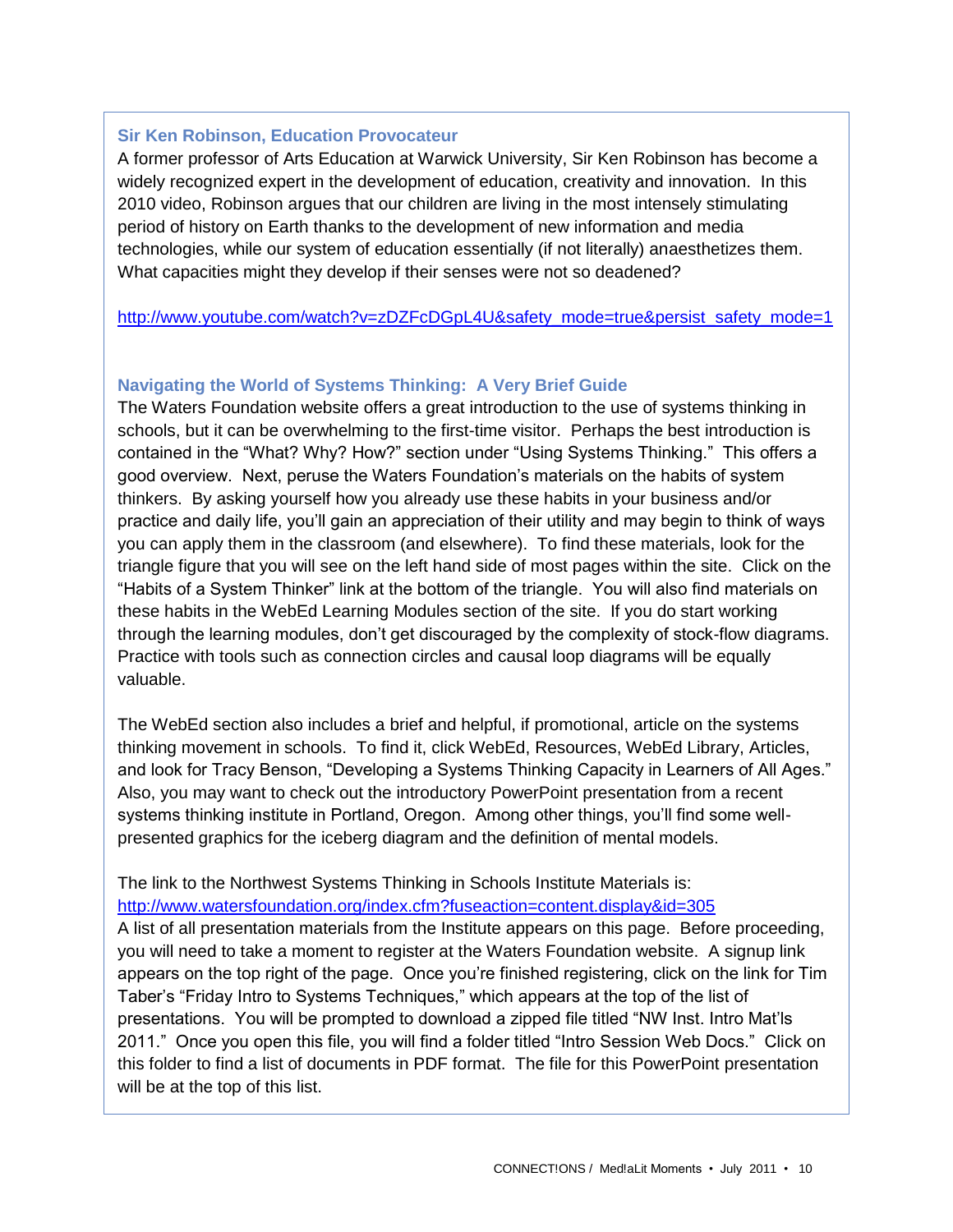Finally, here are links to a video and an article from this systems thinking institute which may help you understand what systems are and how they behave.

Eric Berlow video:

[http://www.ted.com/talks/eric\\_berlow\\_how\\_complexity\\_leads\\_to\\_simplicity.html](http://www.ted.com/talks/eric_berlow_how_complexity_leads_to_simplicity.html)

Donella Meadows article: <http://www.sustainer.org/pubs/Dancing.html>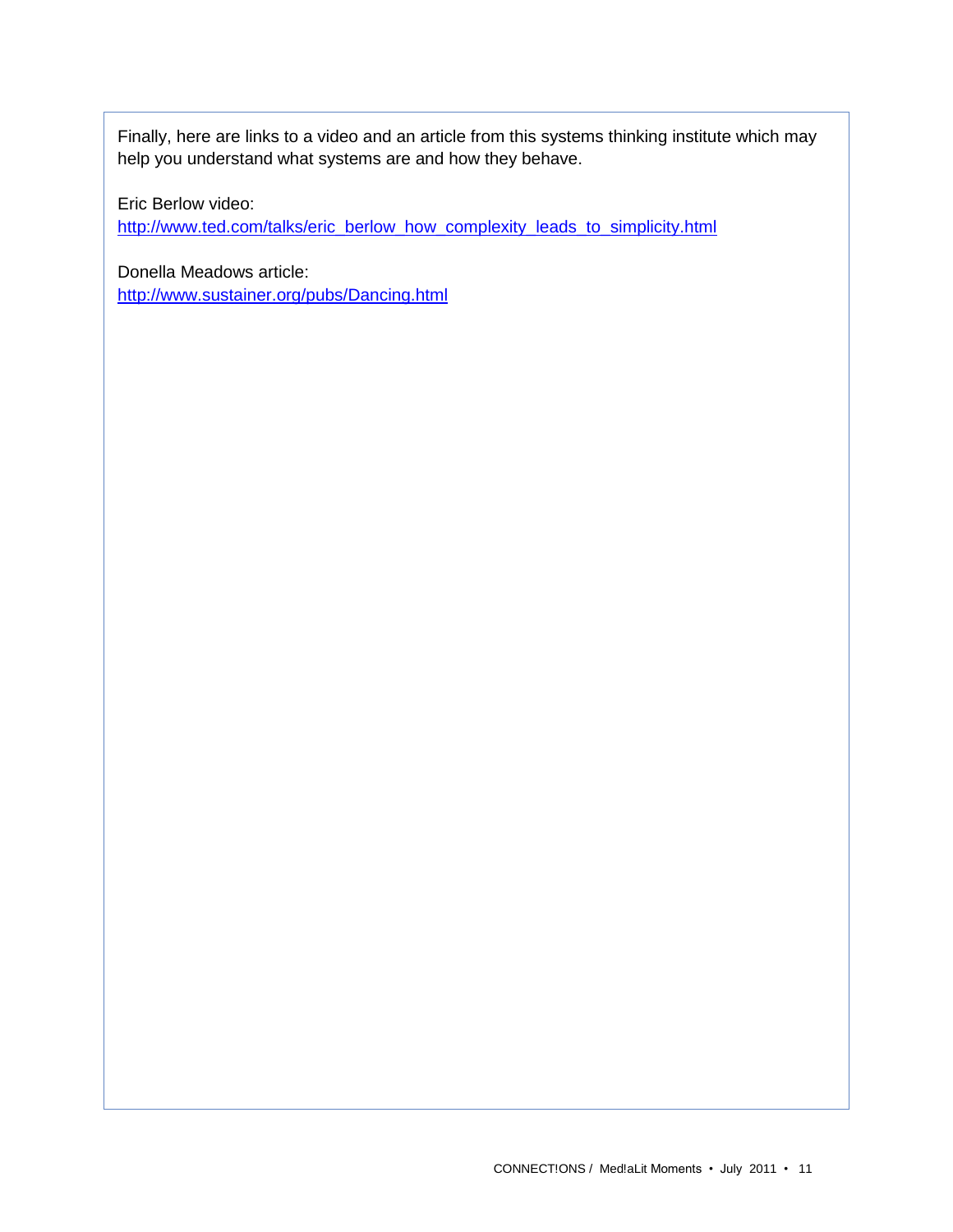## Med!aLit Moments

### **Bringing the Audience into the Loop**

Causal loop diagrams, like those used by the Systems Thinking in Schools Project (see our main research article for more) can help students more readily grasp the dynamics of complex relationships, such as the relationships between audiences, producers, and media texts. In this MediaLit Moment, your students will work with a causal loop diagram to learn how the act of consuming advertising involves them in the system of media production.

### **Ask students to describe and analyze the relationships between video game producers, advertisers and themselves.**

**AHA!:** My interest in video games sets everything else in motion!

**Key Question #5:** Why is this message being sent?

**Core Concept #5:** Most media messages are organized to gain profit and/or power

**Grade Level:** 5-8

**Materials:** Computer, data projector, projection screen, high speed internet connection (optional)

**Activity:** Begin by asking students what they like about their favorite video games. Next, show them the box art or the game trailer for Outland, a sword and fantasy game released last year. Links are given below:

Outland box art

<http://www.agreenmushroom.com/2011/06/outland-impressions.html>

Outland game trailer

<http://www.gametrailers.com/video/rogue-launch-outland/713337>

Ask, does the box art or trailer make them want to buy the game? Why or why not?

Next, draw a circle or a triangle on the board (or interactive white board, if you have one). Mark three points on the figure, and add the following labels: Advertisements produced, You, and Video Games sold.

Now ask students to come up with some educated guesses about the relationship between themselves (You) and Video games sold and Advertisements produced. You might want to ask them what they do when an advertisement begins to interest them in a game.